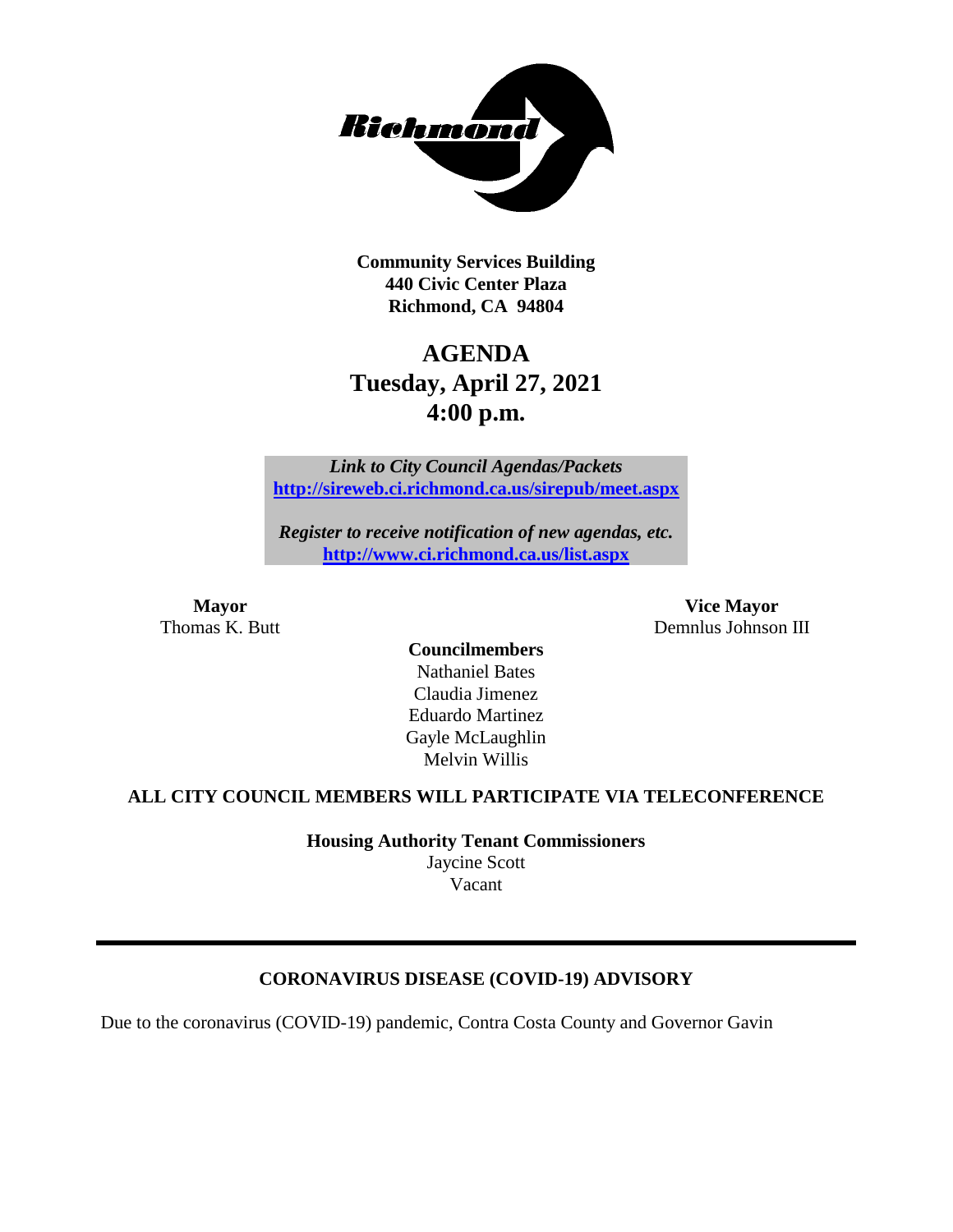Newsom have issued multiple orders requiring sheltering in place, social distancing, and reduction of person-to-person contact. Accordingly, Governor Gavin Newsom has issued executive orders that allow cities to hold public meetings via teleconferencing. Both **<https://www.coronavirus.cchealth.org/>** and **[http://www.ci.richmond.ca.us/3914/Richmond-](http://www.ci.richmond.ca.us/3914/Richmond-Coronavirus-Info)**

**[Coronavirus-Info](http://www.ci.richmond.ca.us/3914/Richmond-Coronavirus-Info)** provide updated coronavirus information.

DUE TO THE SHELTER IN PLACE ORDERS, attendance at the City of Richmond City Council meeting will be limited to Council members, essential City of Richmond staff, and members of the news media. Public comment will be confined to items appearing on the agenda and will be limited to the methods provided below. Consistent with Executive Order N-29-20, this meeting will utilize teleconferencing only. The following provides information on how the public can participate in this meeting.

# **How to watch the meeting from home:**

- 1. KCRT Comcast Channel 28 or AT&T Uverse Channel 99
- 2. Livestream online at<http://www.ci.richmond.ca.us/3178/KCRT-Live>

# **Public comment may be submitted by mail, email and/or Zoom video conference in the manner that follows; provided that no member of the public may submit more than one verbal comment per agenda item.**

- **1.** Via mail received by 1:00 p.m. the day of the meeting, sent to 450 Civic Center Plaza, 3rd Floor, Office of the Clerk, Richmond, CA 94804.
- **2.** Via email to [cityclerkdept@ci.richmond.ca.us](mailto:cityclerkdept@ci.richmond.ca.us) by 1:00 p.m. the day of the meeting.

Emails *MUST* contain in the subject line 1) public comments – Open Session prior to Closed Session; 2) public comments – Open Forum; or 3) public comments agenda item  $#$ [include the agenda item number]. All such email will be posted on-line and emailed to the City Council before the meeting is called to order. **No individual email will be read into the record. Due to the high volume of emails received, emails that do not contain the correct identifying information in the subject line may be overlooked and may not become part of the record. Email received after 1:00 p.m. will be posted on-line following the meeting as part of the supplemental materials attached to the meeting minutes.**

**3.** Via Zoom by video conference or by phone using the following link/call-in numbers – for Open Session and City Council:

**Please click the link below to join the webinar: <https://zoom.us/j/99312205643?pwd=MDdqNnRmS2k4ZkRTOWhlUldQOUF1Zz09> Passcode: ccmeeting**

**Or iPhone one-tap: US: +16699006833,,99312205643# or +13462487799,,99312205643# Or Telephone: Dial (for higher quality, dial a number based on your current location):**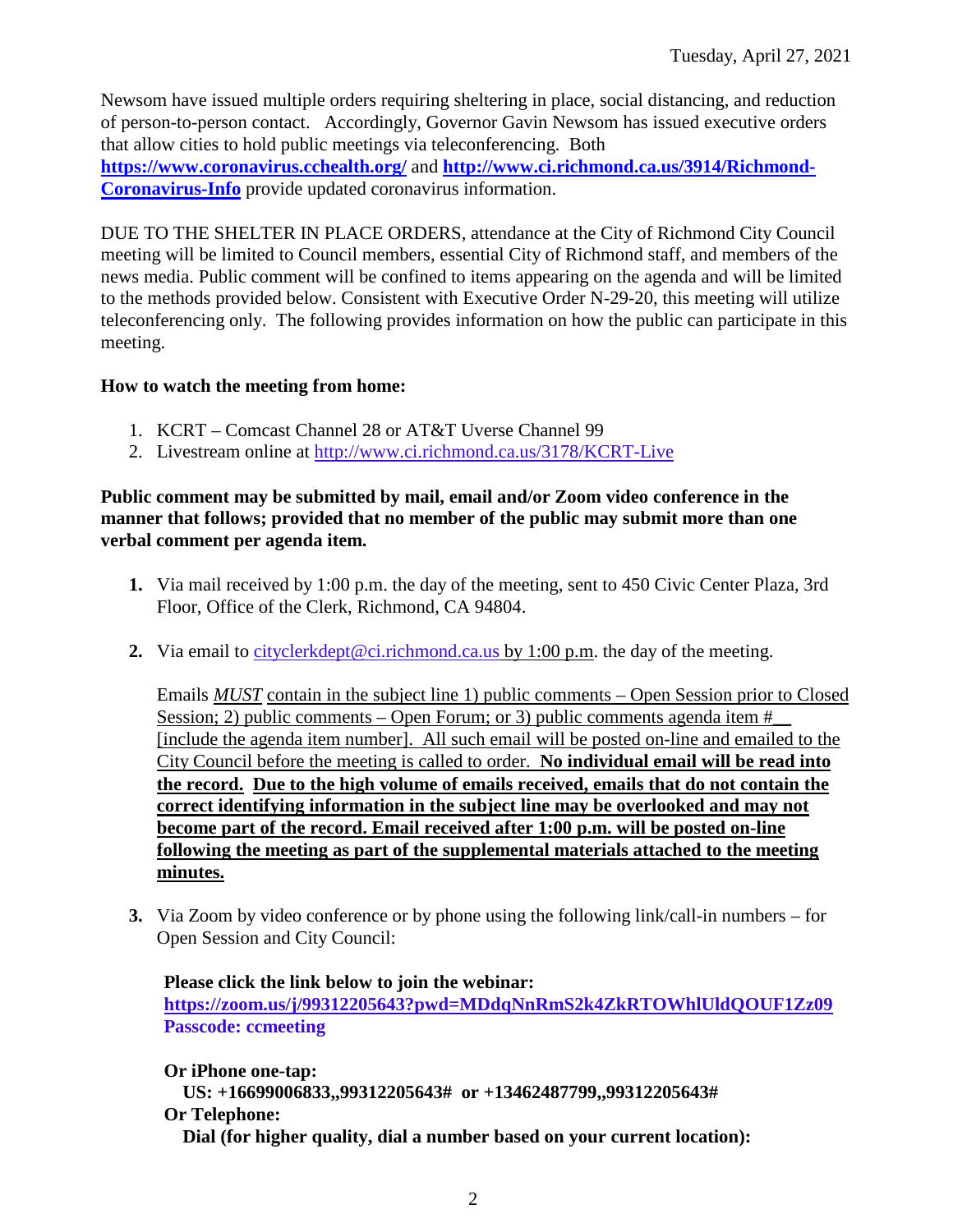### Tuesday, April 27, 2021 **US: +1 669 900 6833 or +1 346 248 7799 or +1 253 215 8782 or +1 312 626 6799 or +1 929 205 6099 or +1 301 715 8592 Webinar ID: 993 1220 5643**

International numbers available: <https://zoom.us/u/aehrwCgISx>

a. To comment by video conference, click on the Participants button at the bottom of your screen and select the "Raise Your Hand" button to request to speak when Public Comment is being asked for. Speakers will be called upon in the order they select the "Raise Your Hand" feature. When called upon, press the unmute button. After the allotted time, you will then be re-muted.  $**$ 

b. To comment by phone, you will be prompted to "Raise Your Hand" by pressing "**\*9**" to request to speak when Public Comment is asked for. When called upon, you will be asked to unmuted by pressing \*6. After the allotted time, you will then be re-muted. Instructions of how to raise your hand by phone are available at:

[https://support.zoom.us/hc/en-us/articles/201362663 -Joining-a-meeting-by-phone.](https://support.zoom.us/hc/en-us/articles/201362663) \*\*

# \*\***The mayor will announce the agenda item number and open public comment when appropriate. Individuals who would like to address the Council should raise their hand. The mayor will close public comment when public comment is concluded**.

**Open Forum for Public Comment:** Individuals who would like to address the City Council on matters not listed on the agenda or on items remaining on the consent calendar may do so under Open Forum.

*The City cannot guarantee that its network and/or the site will be uninterrupted. To ensure that the City Council receives your comments, you are strongly encouraged to submit your comments in writing in advance of the meeting.* 

### **Record of all public comments:**

All public comments will be considered a public record, put into the official meeting record. All public comments will be available after the meeting as supplemental materials and will be posted as an attachment to the meeting minutes when the minutes are posted: [http://www.ci.richmond.ca.us/Archive.aspx?AMID=31.](http://www.ci.richmond.ca.us/Archive.aspx?AMID=31)

# **Procedures for Removing Consent Calendar Items from the Consent Calendar**

Councilmembers and members of the public who wish to remove an item from the consent calendar must comply with the following procedures in order to remove an item from the consent calendar:

- 1. Telephone or email a City staff member who has knowledge of the subject matter by 2:00 p.m. on the day of meeting. Any staff member shown as an author of the agenda report for the particular item has knowledge of the subject matter and may be called.
- 2. Inform the City Clerk's Office by email at [cityclerkdept@ci.richmond.ca.us](mailto:cityclerkdept@ci.richmond.ca.us) or by phone at 510-620-6513, ext. 9, by 3:00 p.m. that they discussed the matter with staff with knowledge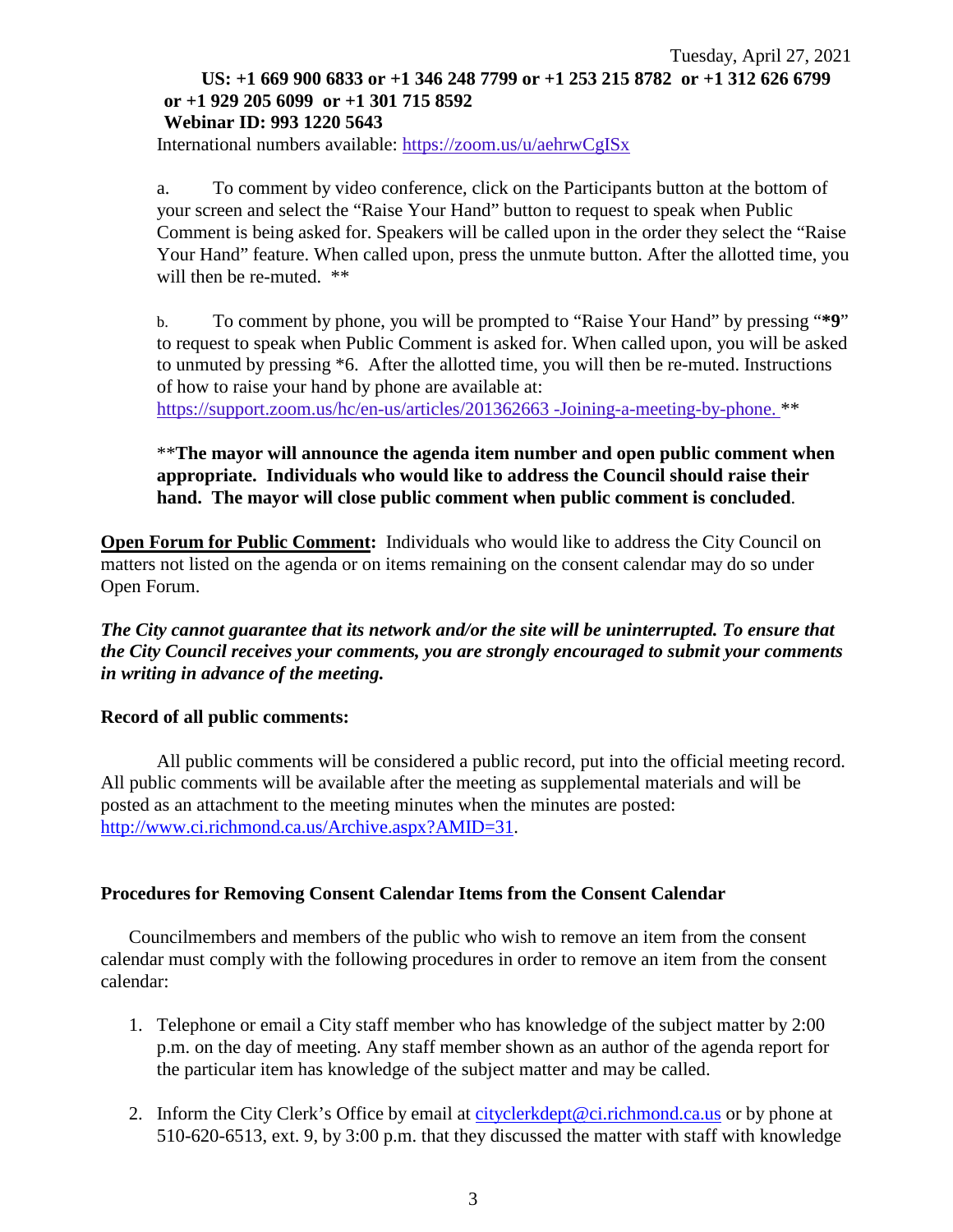Tuesday, April 27, 2021 of the subject matter and that such Councilmember or member of the public, nonetheless, desires the item to be removed from the consent calendar for discussion.

Staff will be informed by the City Clerk's Office as soon as reasonably practicable after notice of the request to remove the item from the consent calendar. Staff may attend the meeting remotely.

### **Accessibility for Individuals with Disabilities**

Upon request, the City will provide for written agenda materials in appropriate alternative formats, or disability-related modification or accommodation, including auxiliary aids or services and sign language interpreters, to enable individuals with disabilities to participate in and provide comments at/related to public meetings. Please submit a request, including your name, phone number and/or email address, and a description of the modification, accommodation, auxiliary aid, service or alternative format requested at least two days before the meeting. Requests should be emailed to [cityclerkdept@ci.richmond.ca.us](mailto:cityclerkdept@ci.richmond.ca.us) or submitted by phone at 510-620-6513, ext. 9, or 510-620-6509. Requests made by mail to City Clerk's Office, City Council meeting, 450 Civic Center Plaza, Richmond, CA 94804 must be received at least two days before the meeting. Requests will be granted whenever possible and resolved in favor of accessibility.

# **Effect of Advisory on In-person public participation**

During the pendency of the Executive Order N-29-20, the language in this Advisory portion of the agenda supersedes any language below in the meeting procedures contemplating in-person public comment.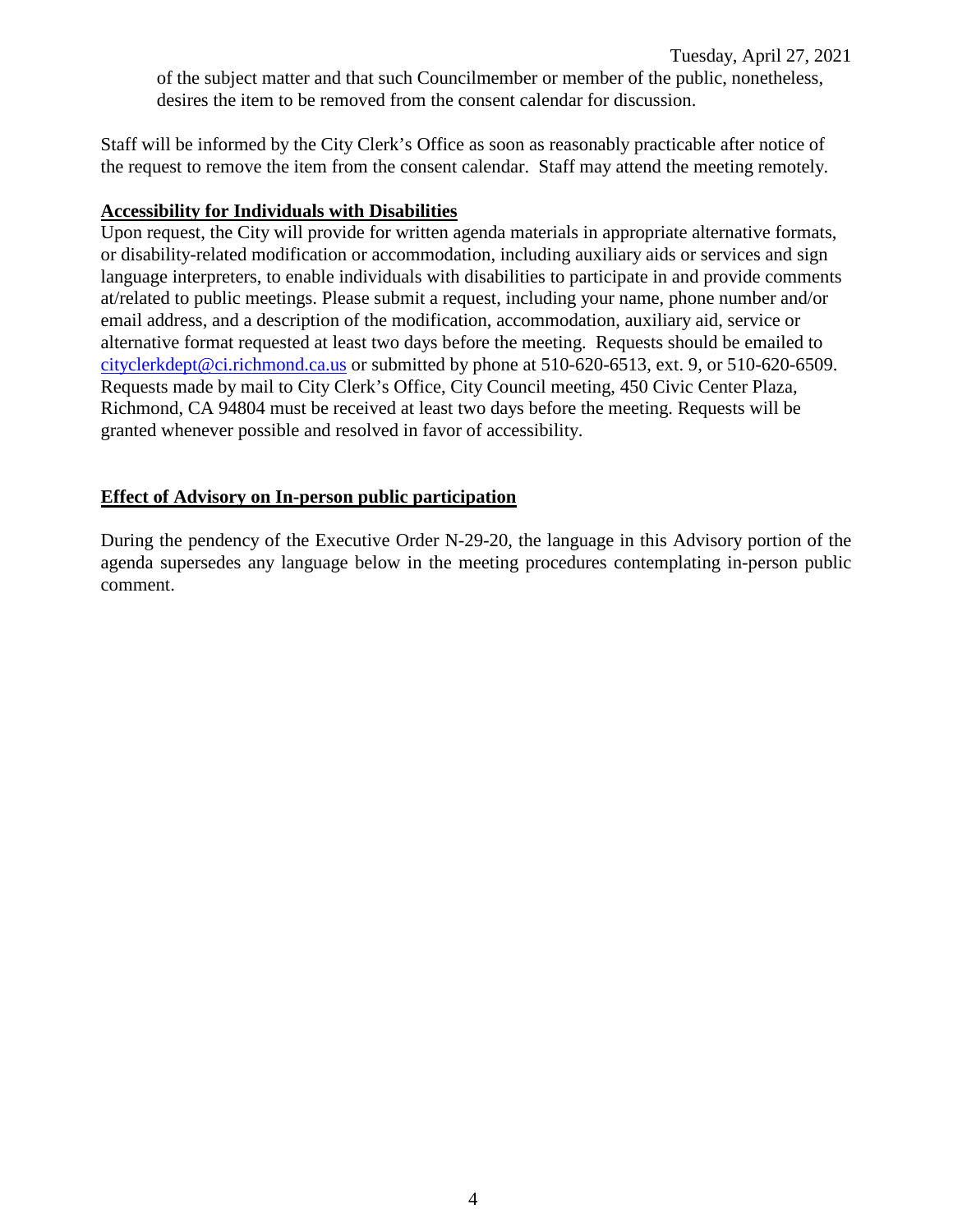# **MEETING PROCEDURES**

The City of Richmond encourages community participation at its City Council meetings and has established procedures that are intended to accommodate public input in a timely and time-sensitive way. As a courtesy to all members of the public who wish to participate in City Council meetings, please observe the following procedures:

**PUBLIC COMMENT ON AGENDA ITEMS:** Anyone who desires to address the City Council on items appearing on the agenda must complete and file a pink speaker's card with the City Clerk **prior** to the City Council's consideration of the item. Once the City Clerk has announced the item, no person shall be permitted to speak on the item other than those persons who have submitted their names to the City Clerk. Your name will be called when the item is announced for discussion. **Each speaker will be allowed up to TWO (2) MINUTES to address the City Council on NON-PUBLIC HEARING items listed on the agenda. Speakers are allowed up to THREE (3) minutes on PUBLIC HEARING items.**

**CONSENT CALENDAR:** Consent Calendar items are considered routine and will be enacted, approved or adopted by one motion unless a request for removal for discussion or explanation is received from the audience or the City Council. A member of the audience requesting to remove an item from the consent calendar that is sponsored by City staff must first complete a speaker's card and discuss the item with a City staff person who has knowledge of the subject material **prior** to filing the card with the City Clerk and **prior** to the City Council's consideration of Agenda Review. Councilmembers who request to remove an item from the consent calendar must do so during Agenda Review. An item removed from the Consent Calendar may be placed anywhere on the agenda following the City Council's agenda review.

**CONDUCT AT MEETINGS:** Richmond City Council meetings are limited public forums during which the City strives to provide an open, safe atmosphere and promote robust public debate. Members of the public, however, must comply with state law, as well as the City's laws and procedures and may not actually disrupt the orderly conduct of these meetings. The public, for example, may not shout or use amplifying devices, must submit comment cards and speak during their allotted time, may not create a physical disturbance, may not speak on matters unrelated to issues within the jurisdiction of the City Council or the agenda item at hand, and may not cause immediate threats to public safety.

**CITY HARASSMENT POLICY:** The City invites public comment and critique about its operations, including comment about the performance of its public officials and employees, at the public meetings of the City Council and boards and commissions. However, discriminatory or harassing comments about or in the presence of City employees, even comments by third parties, may create a hostile work environment, if severe or pervasive. The City prohibits harassment against an applicant, employee, or contractor on the basis of race, religious creed, color, national origin, ancestry, physical disability, medical condition, mental disability, marital status, sex (including pregnancy, childbirth, and related medical conditions), sexual orientation, gender identity, age or veteran status, or any other characteristic protected by federal, state or local law. In order to acknowledge the public's right to comment on City operations at public meetings, which could include comments that violate the City's harassment policy if such comments do not cause an actual disruption under the Council Rules and Procedures, while taking reasonable steps to protect City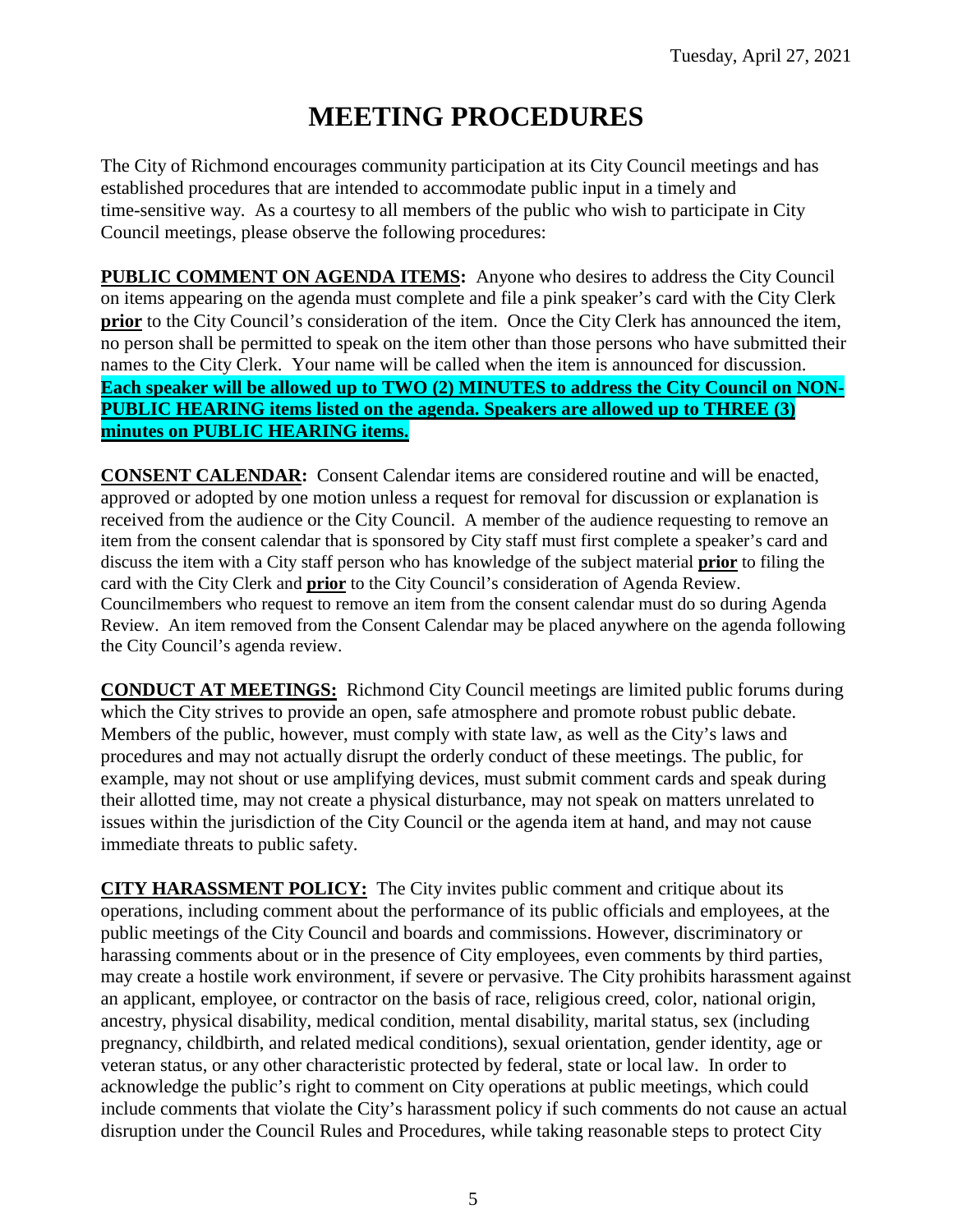employees from discrimination and harassment, City Boards and Commissions shall adhere to the following procedures. If any person makes a harassing remark at a public meeting that violates the above City policy prohibiting harassment, the presiding officer of the meeting may, at the conclusion of the speaker's remarks and allotted time: (a) remind the public that the City's Policy Regarding Harassment of its Employees is contained in the written posted agenda; and (b) state that comments in violation of City policy are not condoned by the City and will play no role in City decisions. If any person makes a harassing remark at a public meeting that violates the above City policy, any City employee in the room who is offended by remarks violating the City's policy is excused from attendance at the meeting. No City employee is compelled to remain in attendance where it appears likely that speakers will make further harassing comments. If an employee leaves a City meeting for this reason, the presiding officer may send a designee to notify any offended employee who has left the meeting when those comments are likely concluded so that the employee may return to the meeting. The presiding officer may remind an employee or any council or board or commission member that he or she may leave the meeting if a remark violating the City's harassment policy is made. These procedures supplement the Council Rules and Procedures relating to disruption of orderly conduct at Council meetings.

Any law enforcement officer on duty or whose service is commanded by the presiding officer shall be Sergeant-at-Arms of the Council meetings. He/she, or they, shall carry out all orders and instructions given by the presiding officer for the purpose of maintaining order and decorum at the Council meetings (City Council Rules of Procedure and Order Section III F, RMC Section  $2.12.030$ ).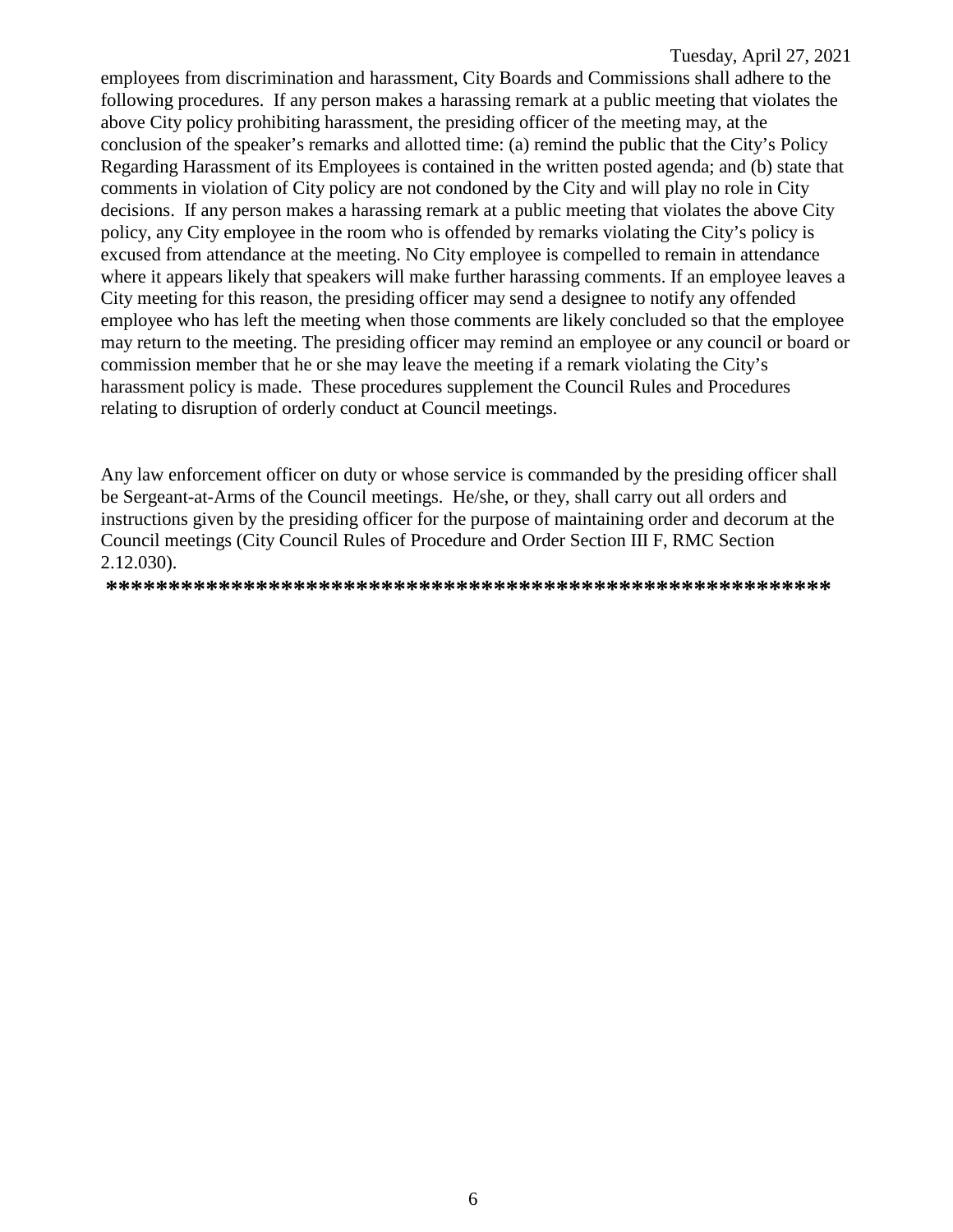# **SPECIAL JOINT MEETING OF THE RICHMOND HOUSING AUTHORITY/CITY COUNCIL**

4:00 p.m.

# **A. ROLL CALL**

**B. STATEMENT OF CONFLICT OF INTEREST**

# **C. REPORT FROM THE EXECUTIVE DIRECTOR**

# **D. AGENDA REVIEW**

# **E. JOINT HOUSING AUTHORITY/CITY COUNCIL AS A WHOLE**

- **E-1.** RECEIVE a presentation from CVR Associates regarding its report titled "Richmond Housing Authority Report of Recommendations - Debt Owed Write Off/Repayment" - Richmond Housing Authority (Belinda Brown 620- 6740/Nannette J. Beacham 621-1300).
- **E-2.** RECEIVE a presentation and ADOPT a joint resolution approving the proposed Fiscal Year 2020-2021 Richmond Housing Authority (RHA) amended budget adjustments with revised estimated revenues of \$5,051,340 and total expenditures of \$5,249,266; and APPROVE an additional RHA subsidy from the City of Richmond General Fund in the amount of \$197,926, which will provide sufficient revenue to match anticipated expenditures - Richmond Housing Authority (Nannette J. Beacham 621-1300).

# **F. ADJOURNMENT**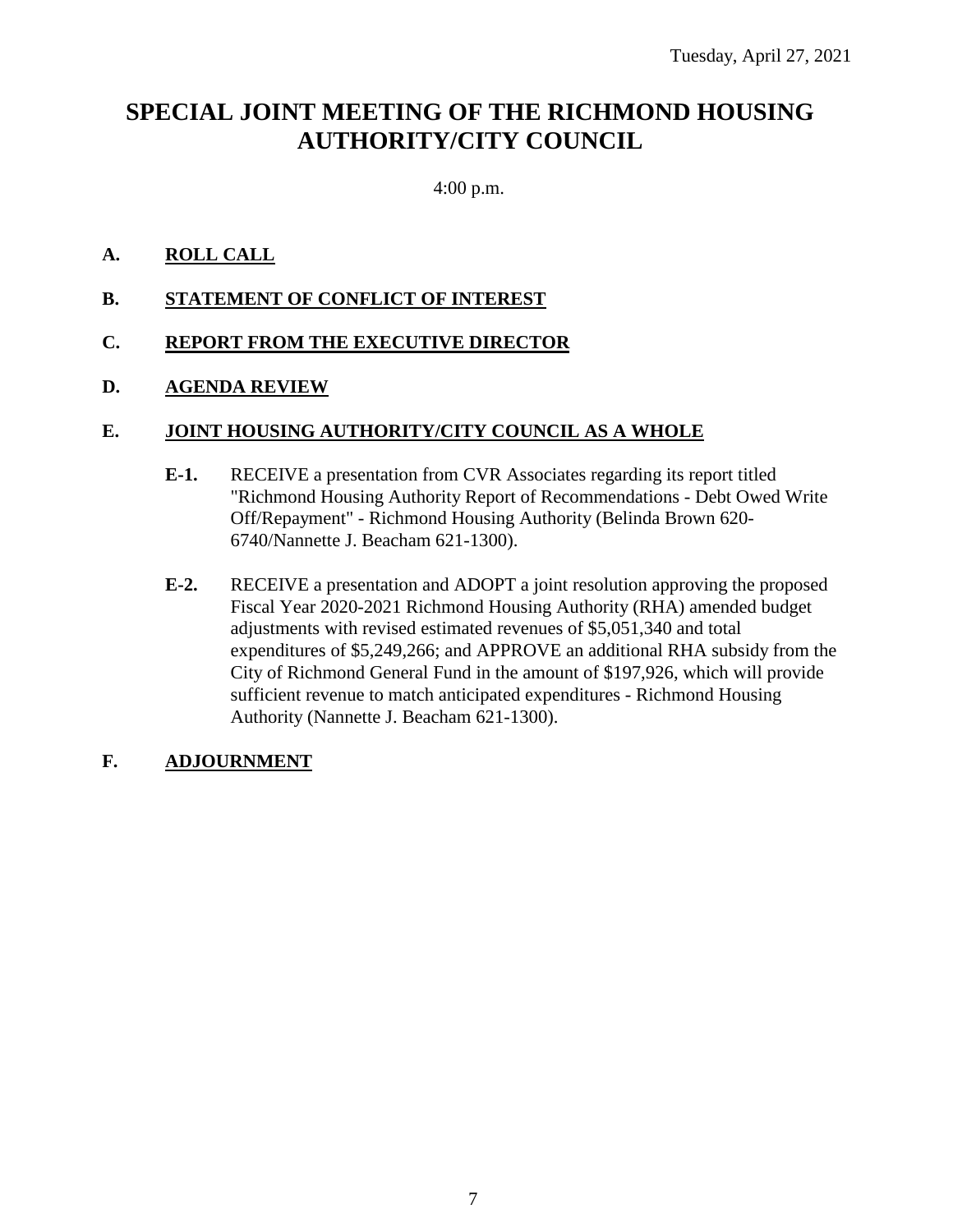# **OPEN SESSION TO HEAR PUBLIC COMMENT BEFORE CLOSED SESSION 4:15 p.m.**

# **A. ROLL CALL**

# **B. PUBLIC COMMENT INSTRUCTIONAL VIDEO**

# **CLOSED SESSION**

# **CITY COUNCIL**

CONFERENCE WITH LEGAL COUNSEL - EXISTING LITIGATION (paragraph (1) of Subdivision [d] of Government Code Section 54956.9):

Levin Richmond Terminal Corp. v. City of Richmond (Two cases)

Wolverine Fuels Sales LLC v. City of Richmond (One case)

Phillips 66 Co. v. City of Richmond (Two cases)

SPRAWLDEF et al. v. City of Richmond

North Coast Rivers Alliance et al./ Point Molate Alliance et al. v. City of Richmond

CONFERENCE WITH LEGAL COUNSEL - ANTICIPATED LITIGATION (Significant exposure to litigation pursuant to paragraph (2) or (3) of Subdivision (d) [as applicable] of Government Code Section 54956.9):

Three cases. In light of the California Court of Appeals' decision in Fowler v. City of Lafayette, the City Attorney's Office is attaching to this agenda two letters regarding the amended judgment and various agreements related to Point Molate. These letters provide the existing facts and circumstances for going into closed session on these items pursuant to California Government Code Section 54956.9(d)(2).

CONFERENCE WITH LABOR NEGOTIATORS (Government Code Section 54957.6):

Agency Representative: Jack Hughes Employee Organization: Richmond Police Officers Association

### **B. PUBLIC COMMENT BEFORE CLOSED SESSION**

### **C. ADJOURN TO CLOSED SESSION**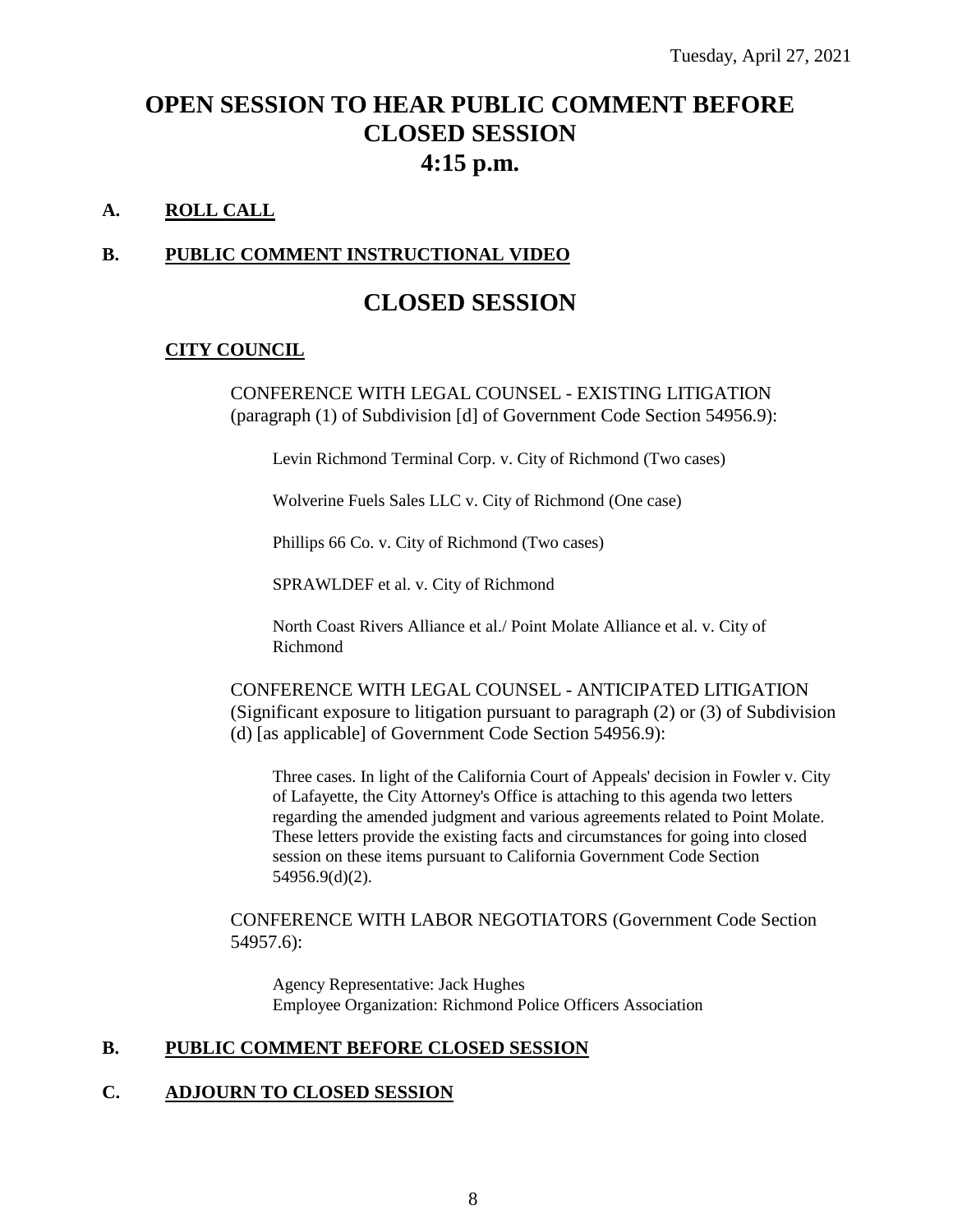# **REGULAR MEETING OF THE RICHMOND CITY COUNCIL**

6:30 p.m.

# **A. ROLL CALL**

- **B. PUBLIC COMMENT INSTRUCTIONAL VIDEO**
- **C. STATEMENT OF CONFLICT OF INTEREST**
- **D. AGENDA REVIEW**

# **E. REPORT FROM THE CITY ATTORNEY OF FINAL DECISIONS MADE DURING CLOSED SESSION**

**F. REPORT FROM THE CITY MANAGER**

# **G. OPEN FORUM FOR PUBLIC COMMENT**

# **H. STUDY AND ACTION SESSION**

- **H-1.** ADOPT a resolution to approve the Boards, Commissions, and Committees handbook as a formal document to provide a general idea of the policies, guidelines, and responsibilities of the board, commission, and committee members - Office of the Mayor (Mayor Tom Butt 620-6503). **This item was continued from the April 20, 2021, meeting.**
- **H-2.** RECEIVE a report and APPROVE a contract with Management Partners, Inc. to assist staff in developing and implementing the Measure U Gross Receipts Tax for a contract amount of \$94,900 and a contingency amount of \$14,235, for a total not to exceed \$109,135, with a contract term from April 21, 2021, to June 30, 2022; APPROVE Measure U Gross Receipts Tax implementation start date change from July 1, 2021, to January 1, 2022, in accordance with Section 7.04.680(B); and RECEIVE an update on Measure U implementation - Finance Department (Belinda Brown/Antonio Banuelos 620-6741).
- **H-3.** DIRECT the City Attorney's Office to solicit feedback from the Richmond Rent Board Attorneys and come back within 30 days with a first reading of the following draft ordinances for City Council consideration: 1) a Richmond Tenant Anti-Harassment Ordinance using Oakland's ordinance as a template, and 2) an amended Richmond Relocation Ordinance to clarify how disputes over relocation payments are to be handled and to authorize the Rent Board to adopt regulations to support administration of the Relocation Ordinance - Councilmembers Gayle McLaughlin (620-6636) and Melvin Willis (412-2050).